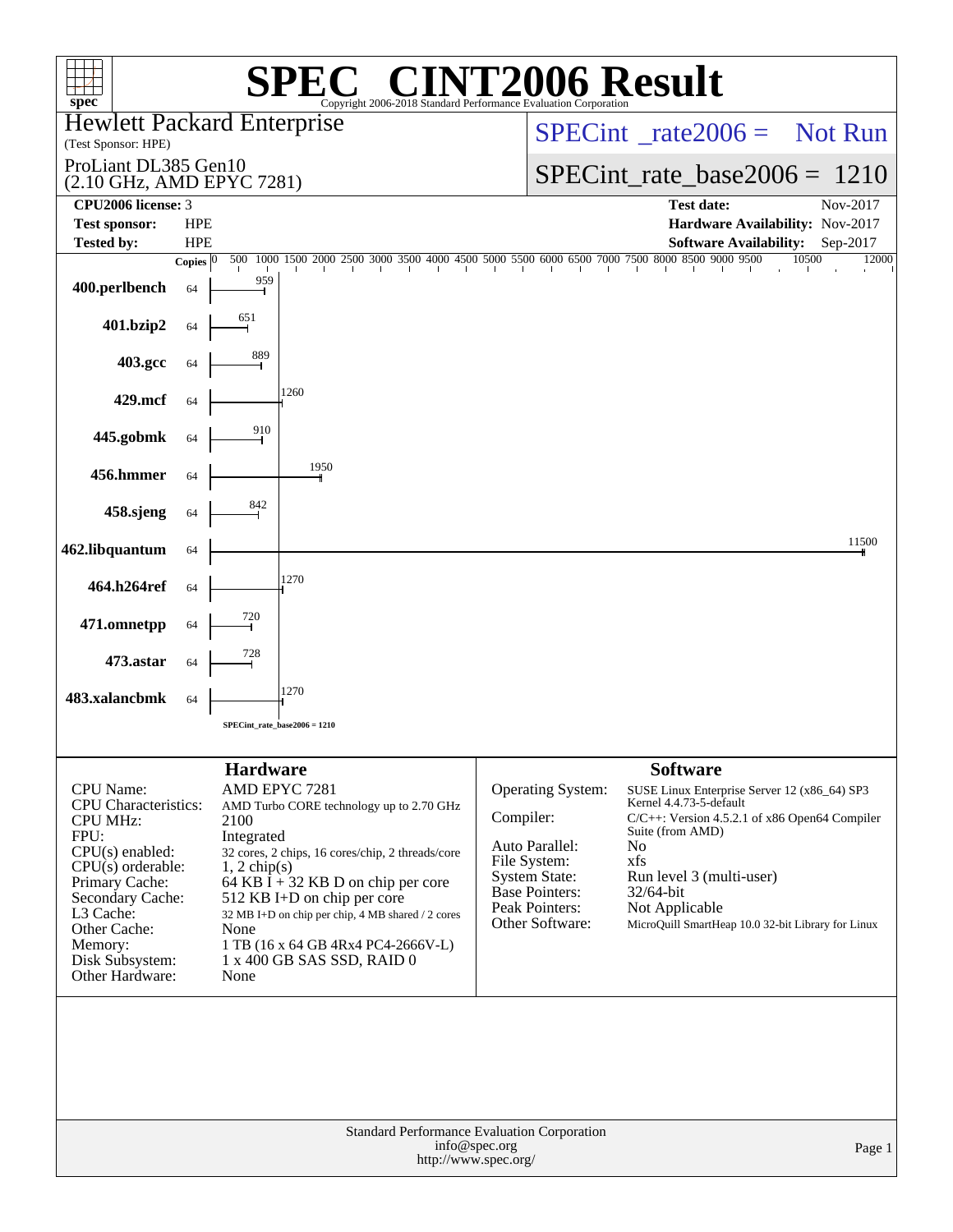

# **[SPEC CINT2006 Result](http://www.spec.org/auto/cpu2006/Docs/result-fields.html#SPECCINT2006Result)**

#### Hewlett Packard Enterprise

(Test Sponsor: HPE)

#### ProLiant DL385 Gen10

#### (2.10 GHz, AMD EPYC 7281)

 $SPECTnt_rate2006 = Not Run$ 

### [SPECint\\_rate\\_base2006 =](http://www.spec.org/auto/cpu2006/Docs/result-fields.html#SPECintratebase2006) 1210

**[CPU2006 license:](http://www.spec.org/auto/cpu2006/Docs/result-fields.html#CPU2006license)** 3 **[Test date:](http://www.spec.org/auto/cpu2006/Docs/result-fields.html#Testdate)** Nov-2017

**[Test sponsor:](http://www.spec.org/auto/cpu2006/Docs/result-fields.html#Testsponsor)** HPE **[Hardware Availability:](http://www.spec.org/auto/cpu2006/Docs/result-fields.html#HardwareAvailability)** Nov-2017 **[Tested by:](http://www.spec.org/auto/cpu2006/Docs/result-fields.html#Testedby)** HPE **[Software Availability:](http://www.spec.org/auto/cpu2006/Docs/result-fields.html#SoftwareAvailability)** Sep-2017

### **[Results Table](http://www.spec.org/auto/cpu2006/Docs/result-fields.html#ResultsTable)**

|                                                                                                          | <b>Base</b>   |                |       |                |       |                |                   | <b>Peak</b>   |                |              |                |              |                |              |
|----------------------------------------------------------------------------------------------------------|---------------|----------------|-------|----------------|-------|----------------|-------------------|---------------|----------------|--------------|----------------|--------------|----------------|--------------|
| <b>Benchmark</b>                                                                                         | <b>Copies</b> | <b>Seconds</b> | Ratio | <b>Seconds</b> | Ratio | <b>Seconds</b> | Ratio             | <b>Copies</b> | <b>Seconds</b> | <b>Ratio</b> | <b>Seconds</b> | <b>Ratio</b> | <b>Seconds</b> | <b>Ratio</b> |
| 400.perlbench                                                                                            | 64            | 650            | 963   | 660            | 947   | 652            | 959               |               |                |              |                |              |                |              |
| 401.bzip2                                                                                                | 64            | 951            | 649   | 946            | 653   | 949            | 651               |               |                |              |                |              |                |              |
| $403.\mathrm{gcc}$                                                                                       | 64            | 583            | 884   | 580            | 889   | 577            | 893               |               |                |              |                |              |                |              |
| $429$ .mcf                                                                                               | 64            | 462            | 1260  | 463            | 1260  | 462            | 1260              |               |                |              |                |              |                |              |
| $445$ .gobm $k$                                                                                          | 64            | 737            | 911   | 738            | 910   | 749            | 896               |               |                |              |                |              |                |              |
| 456.hmmer                                                                                                | 64            | 307            | 1950  | 310            | 1930  | 305            | 1960 <sub>l</sub> |               |                |              |                |              |                |              |
| 458.sjeng                                                                                                | 64            | 919            | 842   | 917            | 844   | 920            | 842               |               |                |              |                |              |                |              |
| 462.libquantum                                                                                           | 64            | 116            | 11500 | 115            | 11500 | 116            | 11500             |               |                |              |                |              |                |              |
| 464.h264ref                                                                                              | 64            | 1116           | 1270  | 1117           | 1270  | 1117           | 1270              |               |                |              |                |              |                |              |
| 471.omnetpp                                                                                              | 64            | 557            | 719   | 556            | 720   | 553            | 723               |               |                |              |                |              |                |              |
| 473.astar                                                                                                | 64            | 618            | 727   | 618            | 728   | 617            | 728I              |               |                |              |                |              |                |              |
| 483.xalancbmk                                                                                            | 64            | 348            | 1270  | 352            | 1260  | 345            | 1280              |               |                |              |                |              |                |              |
| Results appear in the order in which they were run. Bold underlined text indicates a median measurement. |               |                |       |                |       |                |                   |               |                |              |                |              |                |              |

### **[Submit Notes](http://www.spec.org/auto/cpu2006/Docs/result-fields.html#SubmitNotes)**

The config file option 'submit' was used. 'numactl' was used to bind copies to the cores. See the configuration file for details.

### **[Operating System Notes](http://www.spec.org/auto/cpu2006/Docs/result-fields.html#OperatingSystemNotes)**

'ulimit -s unlimited' was used to set environment stack size 'ulimit -l 2097152' was used to set environment locked pages in memory limit

runspec command invoked through numactl i.e.: numactl --interleave=all runspec <etc>

Set dirty\_ratio=8 to limit dirty cache to 8% of memory Set swappiness=1 to swap only if necessary Set zone\_reclaim\_mode=1 to free local node memory and avoid remote memory sync then drop\_caches=3 to reset caches before invoking runcpu Linux governor set to performance with cpupower "cpupower frequency-set -r -g performance" Transparent huge pages were enabled for this run (OS default)

Set vm/nr hugepages=57344 in /etc/sysctl.conf mount -t hugetlbfs nodev /mnt/hugepages

### **[Platform Notes](http://www.spec.org/auto/cpu2006/Docs/result-fields.html#PlatformNotes)**

 BIOS Configuration: Thermal Configuration set to Maximum Cooling Performance Determinism set to Power Deterministic Continued on next page

> Standard Performance Evaluation Corporation [info@spec.org](mailto:info@spec.org) <http://www.spec.org/>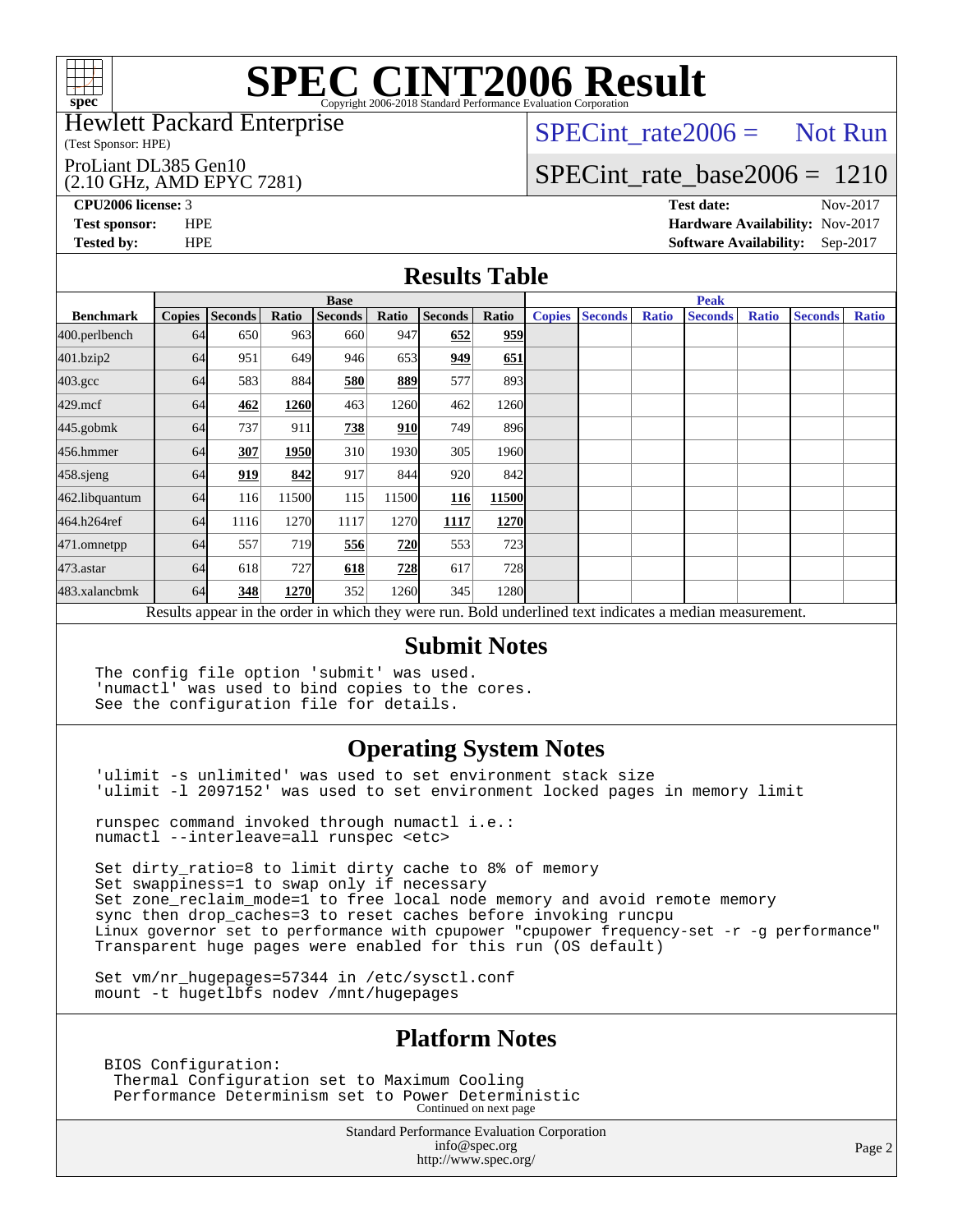

# **[SPEC CINT2006 Result](http://www.spec.org/auto/cpu2006/Docs/result-fields.html#SPECCINT2006Result)**

Hewlett Packard Enterprise

(Test Sponsor: HPE)

 $SPECint rate2006 =$  Not Run

[SPECint\\_rate\\_base2006 =](http://www.spec.org/auto/cpu2006/Docs/result-fields.html#SPECintratebase2006) 1210

ProLiant DL385 Gen10

(2.10 GHz, AMD EPYC 7281)

**[Tested by:](http://www.spec.org/auto/cpu2006/Docs/result-fields.html#Testedby)** HPE **[Software Availability:](http://www.spec.org/auto/cpu2006/Docs/result-fields.html#SoftwareAvailability)** Sep-2017

**[CPU2006 license:](http://www.spec.org/auto/cpu2006/Docs/result-fields.html#CPU2006license)** 3 **[Test date:](http://www.spec.org/auto/cpu2006/Docs/result-fields.html#Testdate)** Nov-2017 **[Test sponsor:](http://www.spec.org/auto/cpu2006/Docs/result-fields.html#Testsponsor)** HPE **[Hardware Availability:](http://www.spec.org/auto/cpu2006/Docs/result-fields.html#HardwareAvailability)** Nov-2017

### **[Platform Notes \(Continued\)](http://www.spec.org/auto/cpu2006/Docs/result-fields.html#PlatformNotes)**

 Memory Patrol Scrubbing set to Disabled Workload Pofile set to General Throughput Compute Minimum Processor Idle Power Core C-State set to C6 State

### **[General Notes](http://www.spec.org/auto/cpu2006/Docs/result-fields.html#GeneralNotes)**

Environment variables set by runspec before the start of the run: HUGETLB\_LIMIT = "896" LD\_LIBRARY\_PATH = "/home/cpu2006/amd1603-rate-libs-revB/32:/home/cpu2006/amd1603-rate-libs-revB/64"

The binaries were built with the x86 Open64 Compiler Suite, which is only available from (and supported by) AMD at <http://developer.amd.com/tools-and-sdks/cpu-development/x86-open64-compiler-suite/>

## **[Base Compiler Invocation](http://www.spec.org/auto/cpu2006/Docs/result-fields.html#BaseCompilerInvocation)**

[C benchmarks](http://www.spec.org/auto/cpu2006/Docs/result-fields.html#Cbenchmarks): [opencc](http://www.spec.org/cpu2006/results/res2017q4/cpu2006-20171128-50831.flags.html#user_CCbase_Fopencc)

[C++ benchmarks:](http://www.spec.org/auto/cpu2006/Docs/result-fields.html#CXXbenchmarks) [openCC](http://www.spec.org/cpu2006/results/res2017q4/cpu2006-20171128-50831.flags.html#user_CXXbase_FopenCC)

## **[Base Portability Flags](http://www.spec.org/auto/cpu2006/Docs/result-fields.html#BasePortabilityFlags)**

 400.perlbench: [-DSPEC\\_CPU\\_LP64](http://www.spec.org/cpu2006/results/res2017q4/cpu2006-20171128-50831.flags.html#b400.perlbench_basePORTABILITY_DSPEC_CPU_LP64) [-DSPEC\\_CPU\\_LINUX\\_X64](http://www.spec.org/cpu2006/results/res2017q4/cpu2006-20171128-50831.flags.html#b400.perlbench_baseCPORTABILITY_DSPEC_CPU_LINUX_X64) 401.bzip2: [-DSPEC\\_CPU\\_LP64](http://www.spec.org/cpu2006/results/res2017q4/cpu2006-20171128-50831.flags.html#suite_basePORTABILITY401_bzip2_DSPEC_CPU_LP64) 403.gcc: [-DSPEC\\_CPU\\_LP64](http://www.spec.org/cpu2006/results/res2017q4/cpu2006-20171128-50831.flags.html#suite_basePORTABILITY403_gcc_DSPEC_CPU_LP64) 429.mcf: [-DSPEC\\_CPU\\_LP64](http://www.spec.org/cpu2006/results/res2017q4/cpu2006-20171128-50831.flags.html#suite_basePORTABILITY429_mcf_DSPEC_CPU_LP64) 445.gobmk: [-DSPEC\\_CPU\\_LP64](http://www.spec.org/cpu2006/results/res2017q4/cpu2006-20171128-50831.flags.html#suite_basePORTABILITY445_gobmk_DSPEC_CPU_LP64) 456.hmmer: [-DSPEC\\_CPU\\_LP64](http://www.spec.org/cpu2006/results/res2017q4/cpu2006-20171128-50831.flags.html#suite_basePORTABILITY456_hmmer_DSPEC_CPU_LP64) 458.sjeng: [-DSPEC\\_CPU\\_LP64](http://www.spec.org/cpu2006/results/res2017q4/cpu2006-20171128-50831.flags.html#suite_basePORTABILITY458_sjeng_DSPEC_CPU_LP64) 462.libquantum: [-DSPEC\\_CPU\\_LP64](http://www.spec.org/cpu2006/results/res2017q4/cpu2006-20171128-50831.flags.html#suite_basePORTABILITY462_libquantum_DSPEC_CPU_LP64) [-DSPEC\\_CPU\\_LINUX](http://www.spec.org/cpu2006/results/res2017q4/cpu2006-20171128-50831.flags.html#b462.libquantum_baseCPORTABILITY_DSPEC_CPU_LINUX) 464.h264ref: [-DSPEC\\_CPU\\_LP64](http://www.spec.org/cpu2006/results/res2017q4/cpu2006-20171128-50831.flags.html#suite_basePORTABILITY464_h264ref_DSPEC_CPU_LP64) 483.xalancbmk: [-DSPEC\\_CPU\\_LINUX](http://www.spec.org/cpu2006/results/res2017q4/cpu2006-20171128-50831.flags.html#b483.xalancbmk_baseCXXPORTABILITY_DSPEC_CPU_LINUX)

## **[Base Optimization Flags](http://www.spec.org/auto/cpu2006/Docs/result-fields.html#BaseOptimizationFlags)**

[C benchmarks](http://www.spec.org/auto/cpu2006/Docs/result-fields.html#Cbenchmarks):

[-Ofast](http://www.spec.org/cpu2006/results/res2017q4/cpu2006-20171128-50831.flags.html#user_CCbase_F-Ofast) [-CG:local\\_sched\\_alg=1](http://www.spec.org/cpu2006/results/res2017q4/cpu2006-20171128-50831.flags.html#user_CCbase_F-CG:local_sched_alg_2175ca61f1a2717f1ec57b14995b9e7a) [-INLINE:aggressive=ON](http://www.spec.org/cpu2006/results/res2017q4/cpu2006-20171128-50831.flags.html#user_CCbase_F-INLINE:aggressive_1968a21fda3b9e485676870015f71302) [-IPA:plimit=8000](http://www.spec.org/cpu2006/results/res2017q4/cpu2006-20171128-50831.flags.html#user_CCbase_F-IPA:plimit_92cba83f3d47f09c7d5368fda93ddbd7) [-IPA:small\\_pu=100](http://www.spec.org/cpu2006/results/res2017q4/cpu2006-20171128-50831.flags.html#user_CCbase_F-IPA:small_pu_900a09767c6929d55c26ea3d32399996) [-HP:bd=2m:heap=2m](http://www.spec.org/cpu2006/results/res2017q4/cpu2006-20171128-50831.flags.html#user_CCbase_F-HUGEPAGE_539c723a9f9bd1bd95cd839aeb740bae) [-mso](http://www.spec.org/cpu2006/results/res2017q4/cpu2006-20171128-50831.flags.html#user_CCbase_F-mso) [-LNO:prefetch=2](http://www.spec.org/cpu2006/results/res2017q4/cpu2006-20171128-50831.flags.html#user_CCbase_F-LNO:prefetch_9aee81855ba0592a3c8a40ba7b041143) [-march=bdver1](http://www.spec.org/cpu2006/results/res2017q4/cpu2006-20171128-50831.flags.html#user_CCbase_F-march_fdb9f2653a6b3eaa60be4cf93a9ba5f3) [-mno-fma4](http://www.spec.org/cpu2006/results/res2017q4/cpu2006-20171128-50831.flags.html#user_CCbase_F-mno-fma4_e29f3a785f8b63ba2d60793d5b1cf4c3) [-mno-xop](http://www.spec.org/cpu2006/results/res2017q4/cpu2006-20171128-50831.flags.html#user_CCbase_F-mno-xop) [-mno-tbm](http://www.spec.org/cpu2006/results/res2017q4/cpu2006-20171128-50831.flags.html#user_CCbase_F-mno-tbm)

[C++ benchmarks:](http://www.spec.org/auto/cpu2006/Docs/result-fields.html#CXXbenchmarks)

[-Ofast](http://www.spec.org/cpu2006/results/res2017q4/cpu2006-20171128-50831.flags.html#user_CXXbase_F-Ofast) [-m32](http://www.spec.org/cpu2006/results/res2017q4/cpu2006-20171128-50831.flags.html#user_CXXbase_F-m32) [-INLINE:aggressive=on](http://www.spec.org/cpu2006/results/res2017q4/cpu2006-20171128-50831.flags.html#user_CXXbase_F-INLINE:aggressive_e14807c0a1e56a6a83cb25ab07c7ae8a) [-CG:cmp\\_peep=on](http://www.spec.org/cpu2006/results/res2017q4/cpu2006-20171128-50831.flags.html#user_CXXbase_F-CG:cmp_peep_ab90c979e95bee1f1f617a32622424ed) [-D\\_\\_OPEN64\\_FAST\\_SET](http://www.spec.org/cpu2006/results/res2017q4/cpu2006-20171128-50831.flags.html#user_CXXbase_F-D__OPEN64_FAST_SET_294c6d8260f208640e5474aae24dc22e) [-march=bdver1](http://www.spec.org/cpu2006/results/res2017q4/cpu2006-20171128-50831.flags.html#user_CXXbase_F-march_fdb9f2653a6b3eaa60be4cf93a9ba5f3) [-mno-fma4](http://www.spec.org/cpu2006/results/res2017q4/cpu2006-20171128-50831.flags.html#user_CXXbase_F-mno-fma4_e29f3a785f8b63ba2d60793d5b1cf4c3) [-mno-xop](http://www.spec.org/cpu2006/results/res2017q4/cpu2006-20171128-50831.flags.html#user_CXXbase_F-mno-xop) [-mno-tbm](http://www.spec.org/cpu2006/results/res2017q4/cpu2006-20171128-50831.flags.html#user_CXXbase_F-mno-tbm) Continued on next page

> Standard Performance Evaluation Corporation [info@spec.org](mailto:info@spec.org) <http://www.spec.org/>